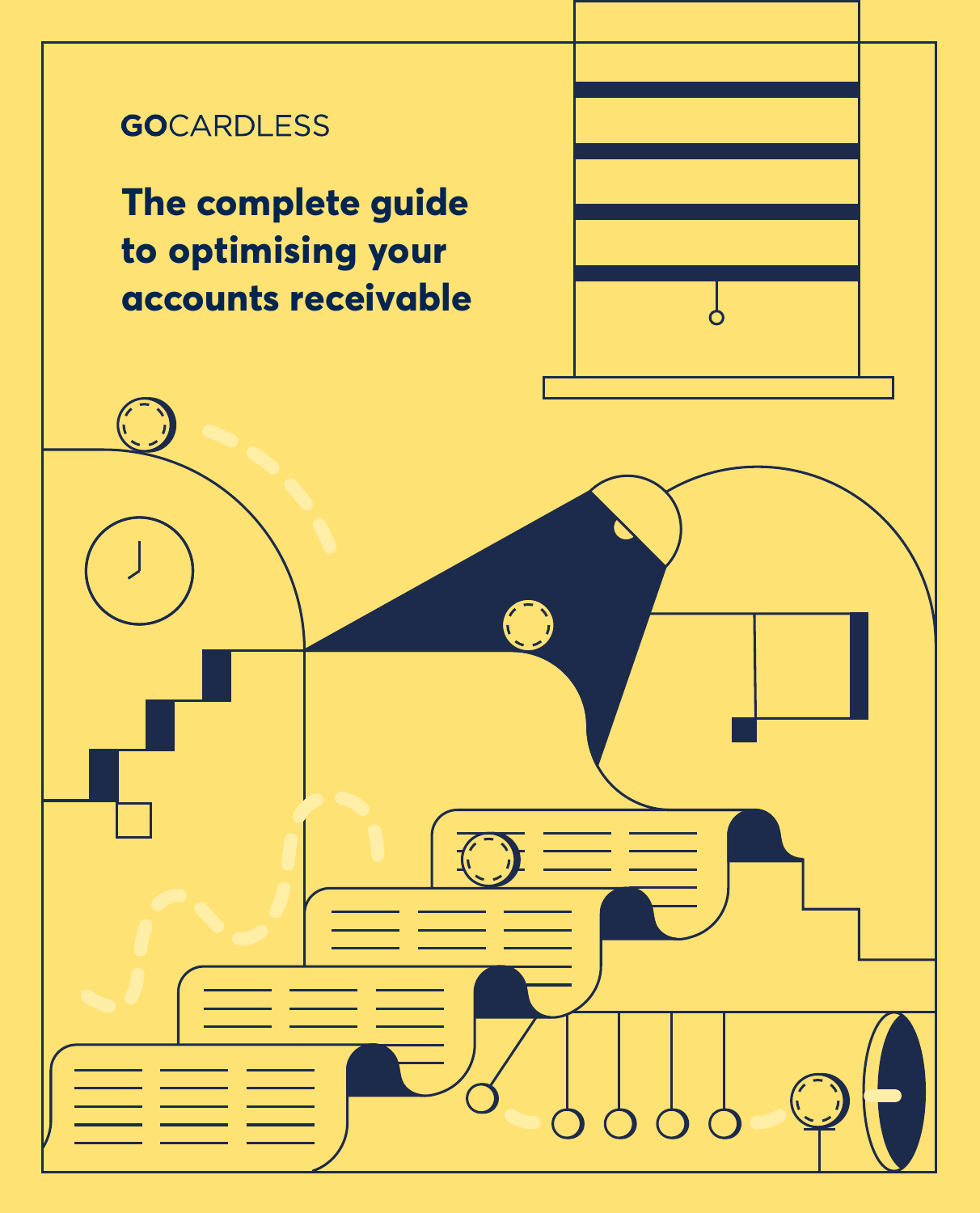#### **Intro 03**

**Everything rests on cash flow What does accounts receivable mean? What this guide will cover**

# **1**

**2**

#### **Optimise your process 06**

**Define your objectives and KPIs Keep your credit close Get your data right Streamline your invoicing workflow Automate where you can Improve payment options**

### **Optimise your clients 14**

**Send timely reminders Pick up the phone Charge interest to late payers Offer discounts to early payers Cut off credit as a last resort**

#### **Conclusion 18**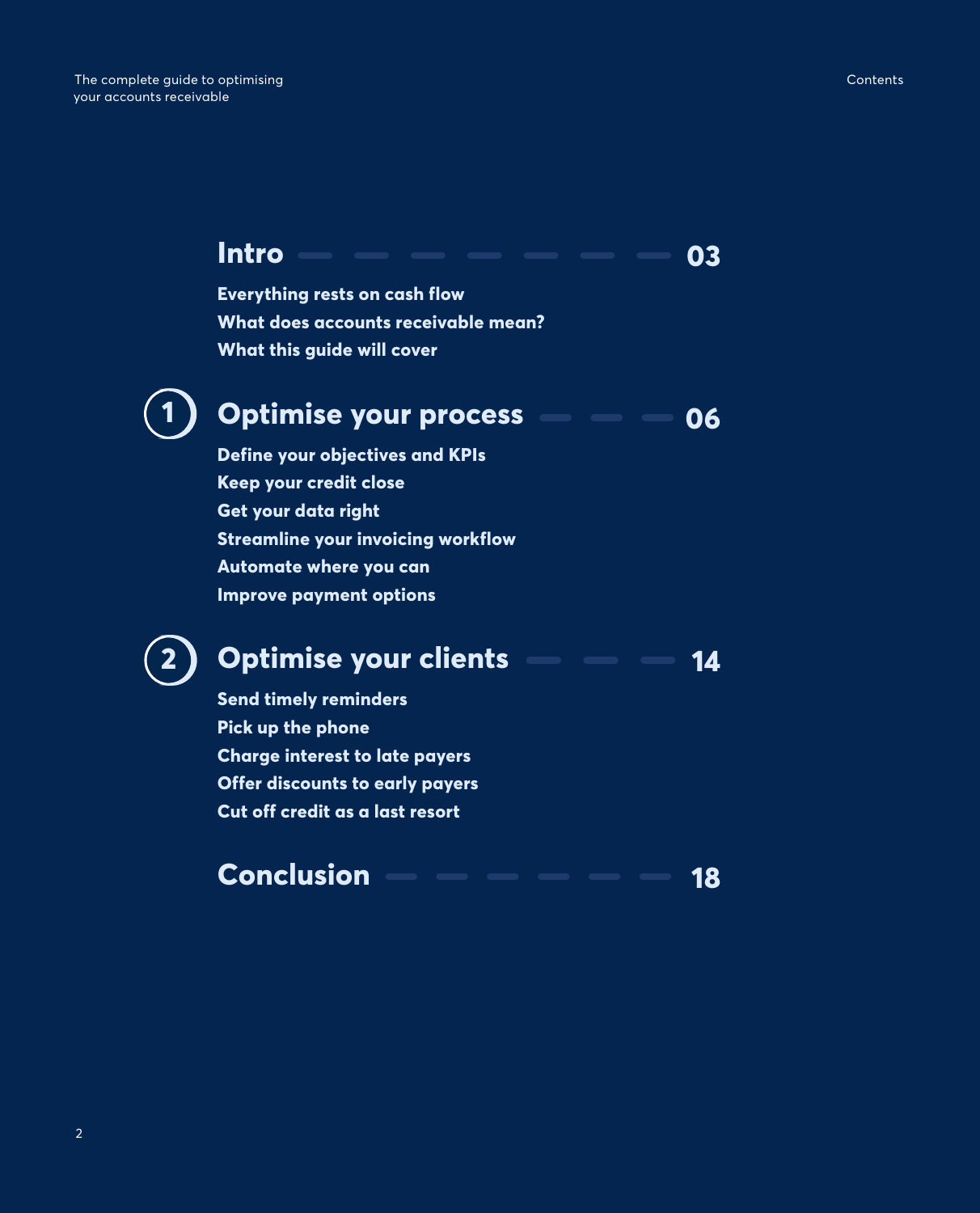# **Introduction**

# **Everything rests on cash flow**

Managing cash flow might seem like something that only small businesses worry about. Surely, when a company reaches a certain size, it becomes strong enough to weather the storms of fluctuating cash flow levels.

But maintaining strong cash flow is a key priority for any business, regardless of its size. Large companies might not run out of cash as quick as smaller organisations, but poor cash flow can stop even the biggest businesses from making the investments they need to grow.

As a finance leader, you're used to managing risk on a daily basis; which should include managing the specific risks that cash flow problems pose to your company. This guide will help you improve your accounts receivable function, the effectiveness of which is tied directly to the health of your overall cash flow.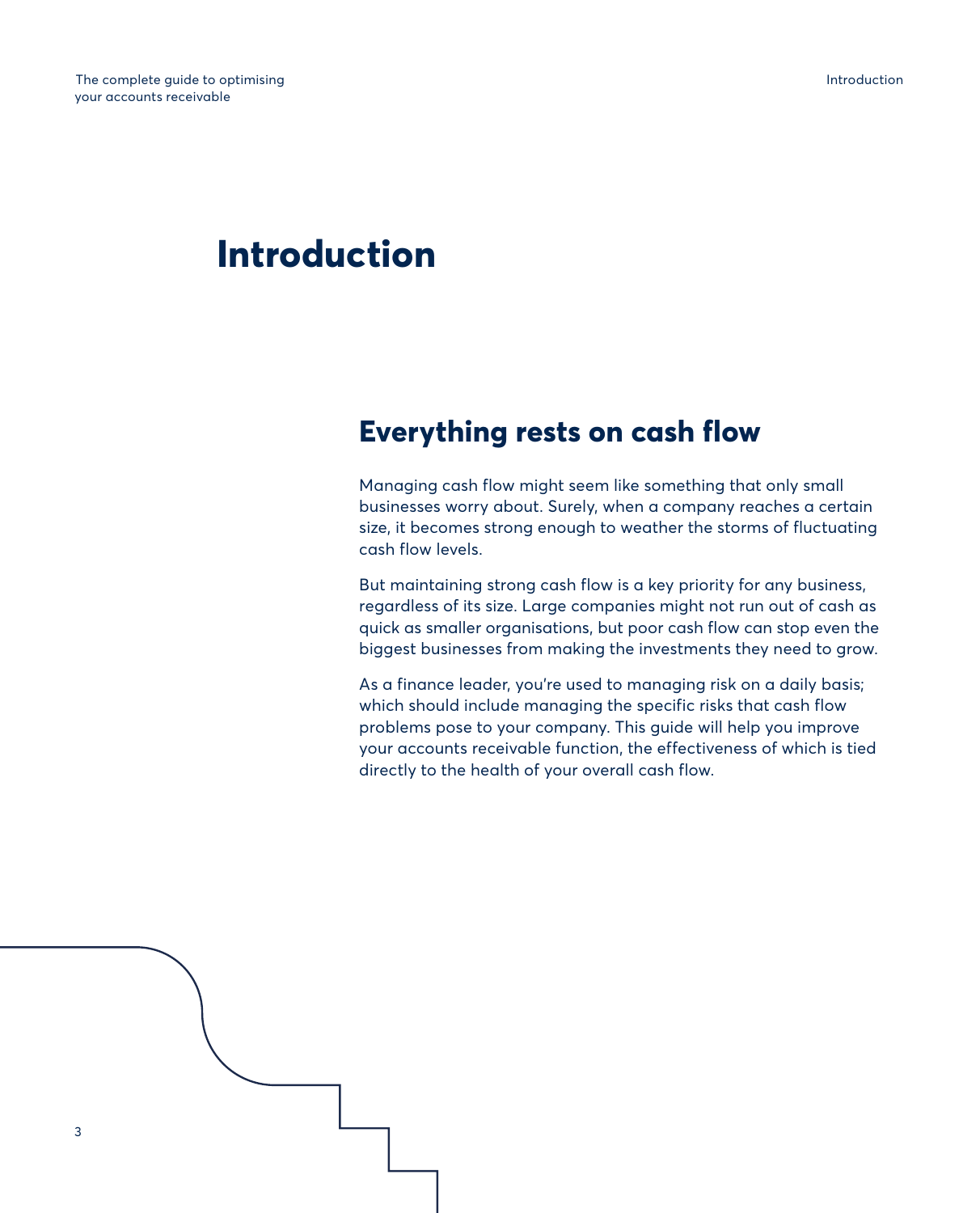# **What does accounts receivable mean, exactly?**

In an ideal world, all clients would pay their invoices immediately after receiving them, ideally by some form of online instant payment. That may be the case for some of your invoices, but it's becoming the norm for clients to stretch the payment window to greater and greater lengths to suit their own cash flow needs, especially when the client in question is a business bigger than your own.

Accounts receivable are, in effect, loans made to your clients by your company. The client promises to pay the outstanding balance by a certain date.

Offering these 'loans' can work for your business, but problems arise when they fail to keep this promise.

Implementing an effective accounts receivable process for your company goes a long way towards helping you manage and reduce the risk of cash flow problems.

Of course, no company intends to implement a weak or badly managed accounts receivable process. In most cases, it's just something that happens, either through poor planning, poor enforcement, lack of resource or failure to keep a firm enough eye on the end goal.

Neglecting your accounts receivable process risks placing your firm on a precarious cash flow knife edge, where it won't take much to push it over.

According to [Business Insider](https://www.businessinsider.com/why-small-businesses-fail-infographic-2017-8?r=UK&IR=T), 82% of businesses that fail suffer from cash flow problems at some point, and 29% directly fail because they run out of cash.

**[The average payment](http://The average payment terms )  [terms](http://The average payment terms ) for a UK business is 24 days, but the average debtor days is 58 days, meaning a gap of 34 days of payment delays.**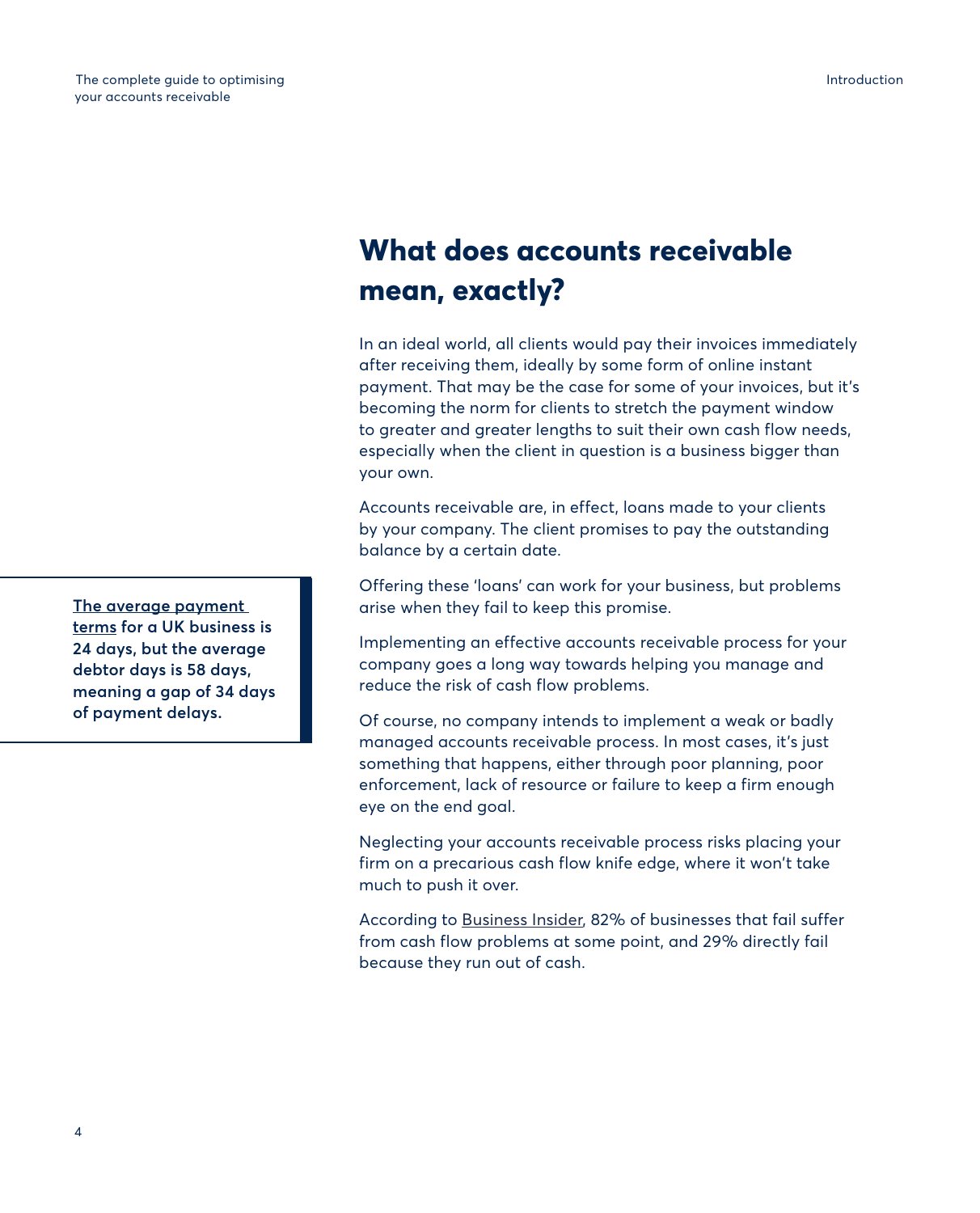# **What this guide will cover**

By optimising your cash flow through a stronger accounts receivable process, you're not only putting your business on a more stable financial footing, you can also free up working capital to invest in activities that will push your company ahead of the competition, such as pursuing growth strategies, developing your employees, and maximising shareholder returns.

In this guide, we'll walk you through a number of ways to optimise your firm's accounts receivable process.

Optimisation can be thought of in two main areas:



We'll delve into each of these areas in turn, providing actionable steps that you can put into place right away to bring visible improvements to your firm's cash flow.

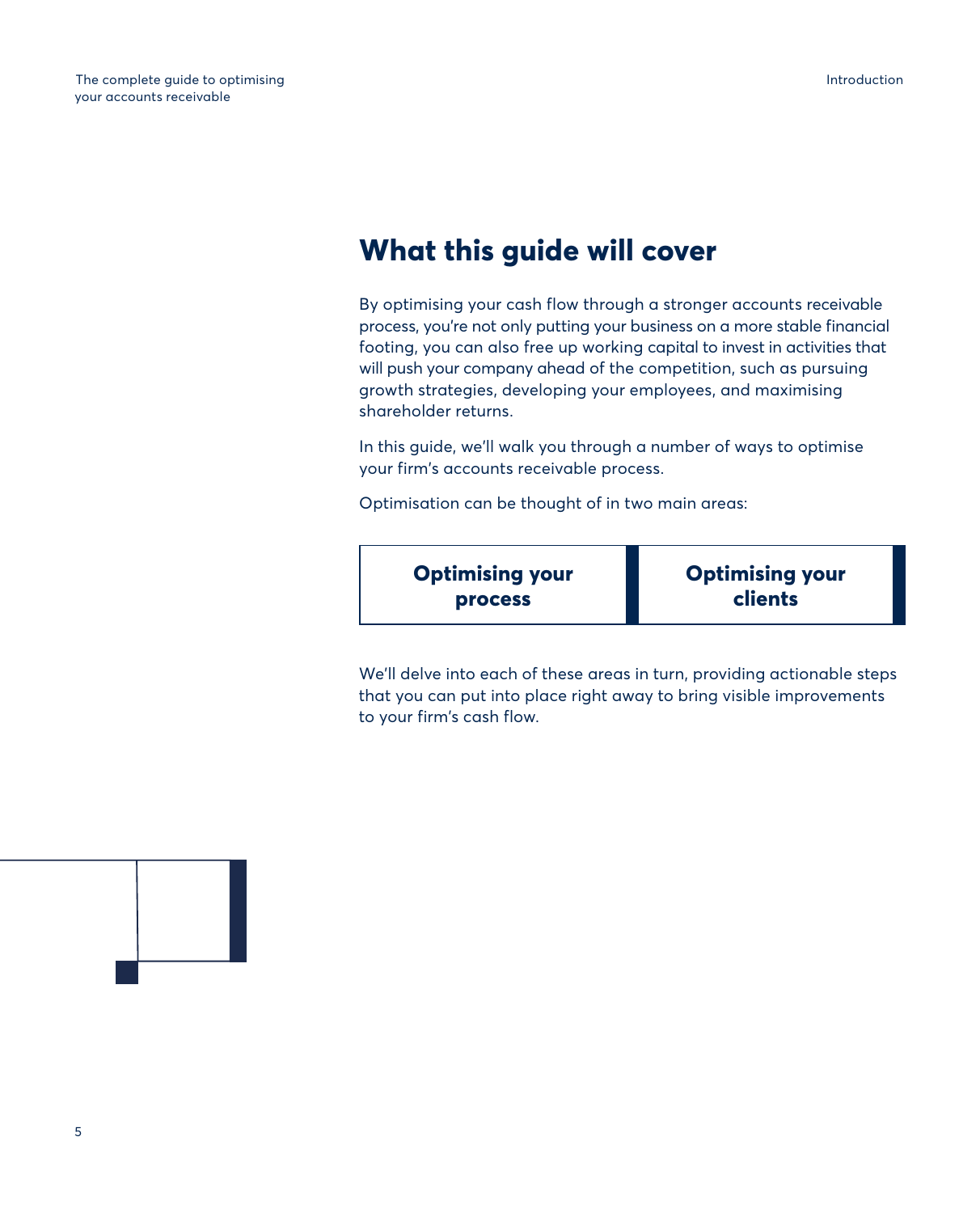# **Optimise your process**

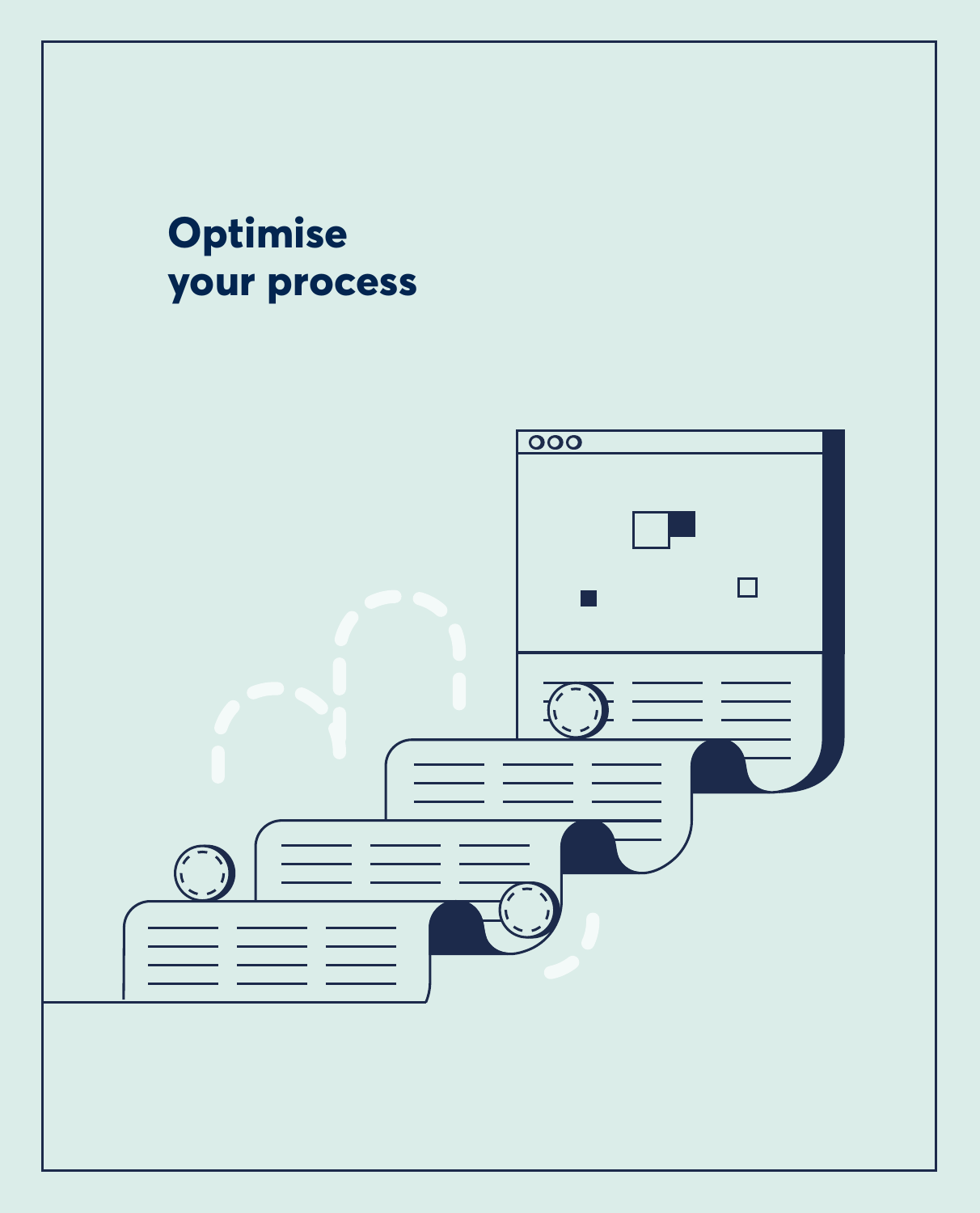Let's begin by considering the area over which you have the most control: your firm's existing accounts receivable process. For starters, let's take a look at some common elements of the process that often let down a company's overall approach to collecting payments.

# **Define your objectives and KPIs**

Before adding any potential improvements to your process, it's important to define the objectives in the form of KPIs. These can be added to your standard revenue and profit tracking reports, to provide a complete picture of your cash flow situation.

The most common measure of accounts receivable is debtor days (sometimes referred to as days sales outstanding). The typical number for a UK business is between 24 days, but anywhere from 15 to 60 can be considered normal.

But, ideally, it should be as low as possible.

**Debtor days is the average number of days required for a company to receive payment from its customers, which it has issued invoices to.**

# **"What gets measured gets improved"**

**Peter Drucker**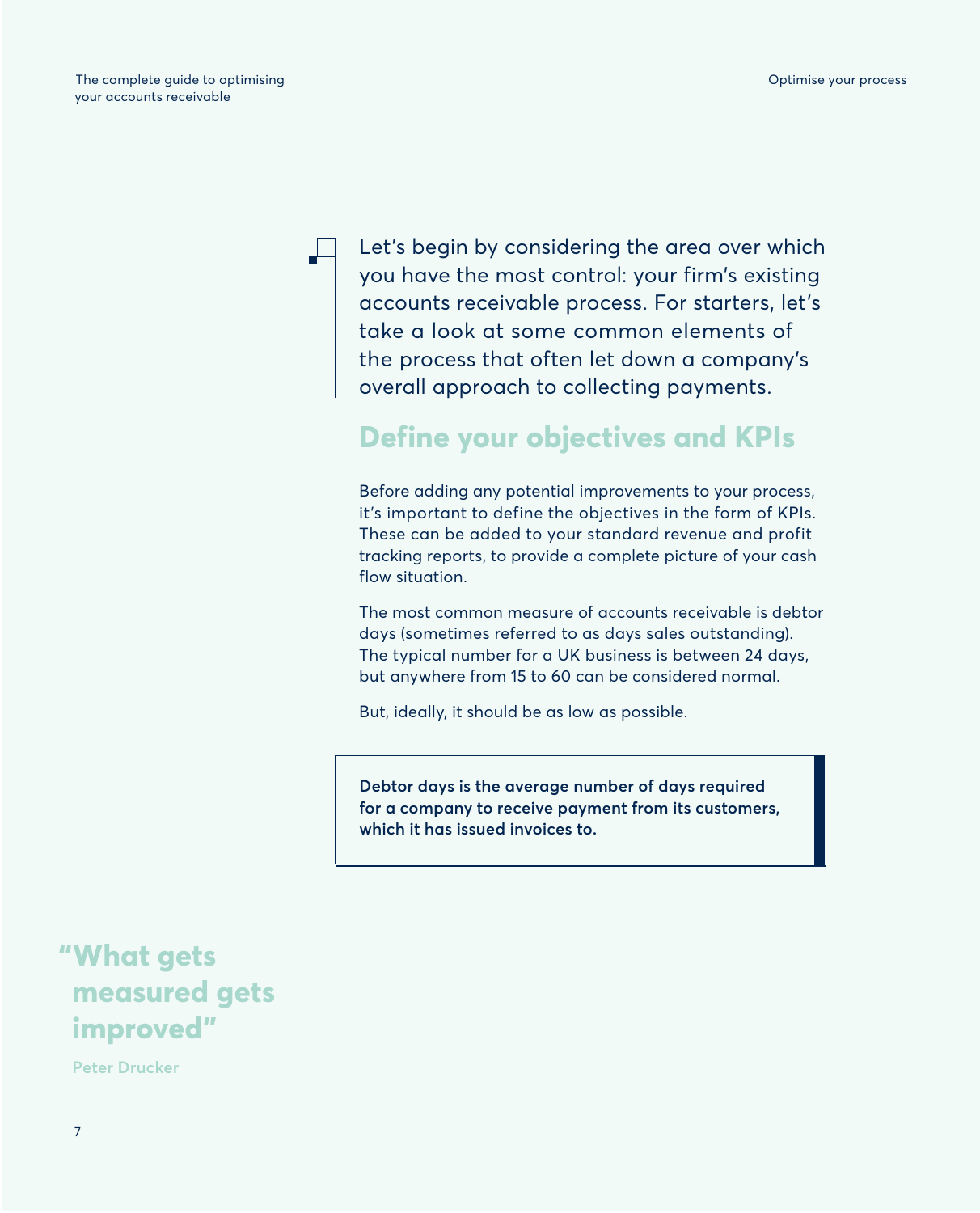Debtor days has a significant impact on cash flow, so it should be among your most important key metrics when planning an accounts receivable strategy.

Reducing debtor days should be one of your key goals because a bigger number means that your firm requires an increased level of cash flow. If your company doesn't receive the expected levels of cash from accounts receivable, then it may have to resort to other methods to get capital, which could mean delaying accounts payable (creating more of the same issue for your other suppliers), or taking out a loan from the bank.

All of these options increase risk and should be avoided if possible.

You can select which metrics best fit your firm's specific needs and use that as the starting point for your optimisation strategy. Optimising each of these metric involves reducing them to the lowest possible amount.

After defining the key metrics, let's now look at the most important steps for tightening up your accounts receivable process.

| The percentage<br>of late-paying<br>clients                              | The monthly<br>percentage of<br>write-offs             |                                         |
|--------------------------------------------------------------------------|--------------------------------------------------------|-----------------------------------------|
| Aged debts<br>(amount of<br>overdue debt<br>at the end of<br>month/year) | The number<br>of follow up<br>collection calls<br>made | The number<br>of reminders<br>generated |

### **Other useful metrics include**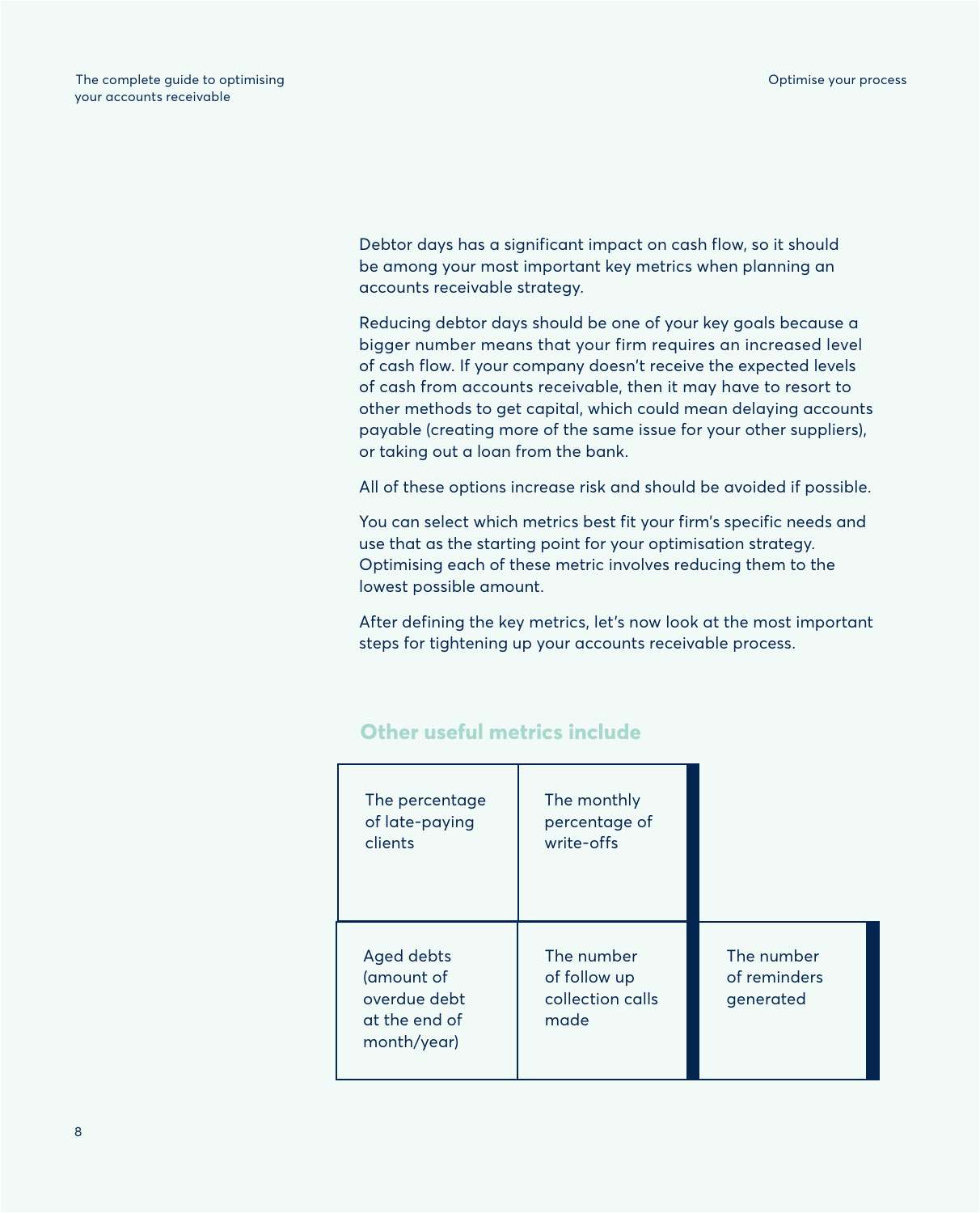# **"It pays to have a clear policy"**

# **Keep your credit close and review your policies**

With accounts receivable being, in effect, a way of lending to your clients, it pays to have a clear policy for defining exactly who gets credit, how much they get, and how you plan to recover the debt.

This process will be made easier when the sales and finance teams work together to share insights on what makes the most sense for your specific client base.

In your policy, it's important to set out the precise circumstances when credit limits can be overridden or accounts placed on hold.

Also, the policy should define when to assess client credit limits and should be reviewed on a regular basis to make sure it's still relevant to changing business circumstances.

# **Get your data right (and keep it up to date)**

Your billing and collection system should include detailed information on each client, including payment terms, credit limits and discounts, along with other details such as delivery address and email address.

With large databases, in particular, there's always the risk of inaccuracies creeping in and causing problems. Something as simple as a client email address being incorrect can cause delays in accounts receivable because the client never received the invoice in the first place.

Never just assume that the client database is 100% correct. Regular checks and comprehensive training for anyone involved in inputting information into the system are required to consistently maintain data accuracy.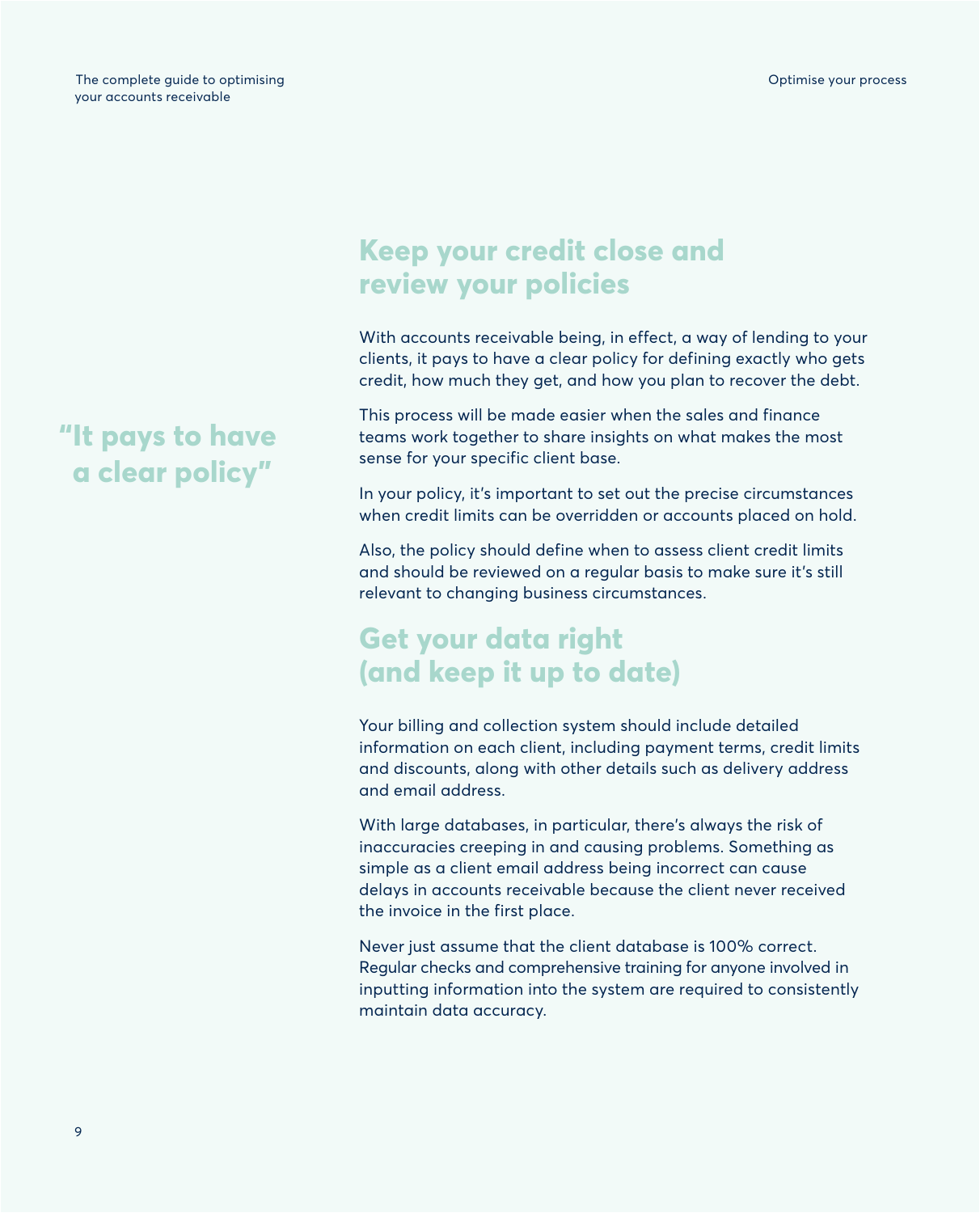# **Streamline your invoicing workflow**

Despite [invoicing being so central to business success](https://gocardless.com/guides/invoicing/best-practices/), a surprising number of companies slip up when it comes to devising an efficient, error-free workflow.

Issues can range from getting client information wrong on the invoice, to failing to generate an invoice in good time or even forgetting to do so at all.

Take a look at our handy [invoicing templates](https://gocardless.com/guides/invoicing/templates/) to make sure your requests for payment include all the necessary information.

Many companies invoice their debtors in batches, perhaps at the end of the week or the end of the month. This creates a drag on cash flow. Invest in billing software (see below) to issue demands as soon as work is finished or goods have been shipped.

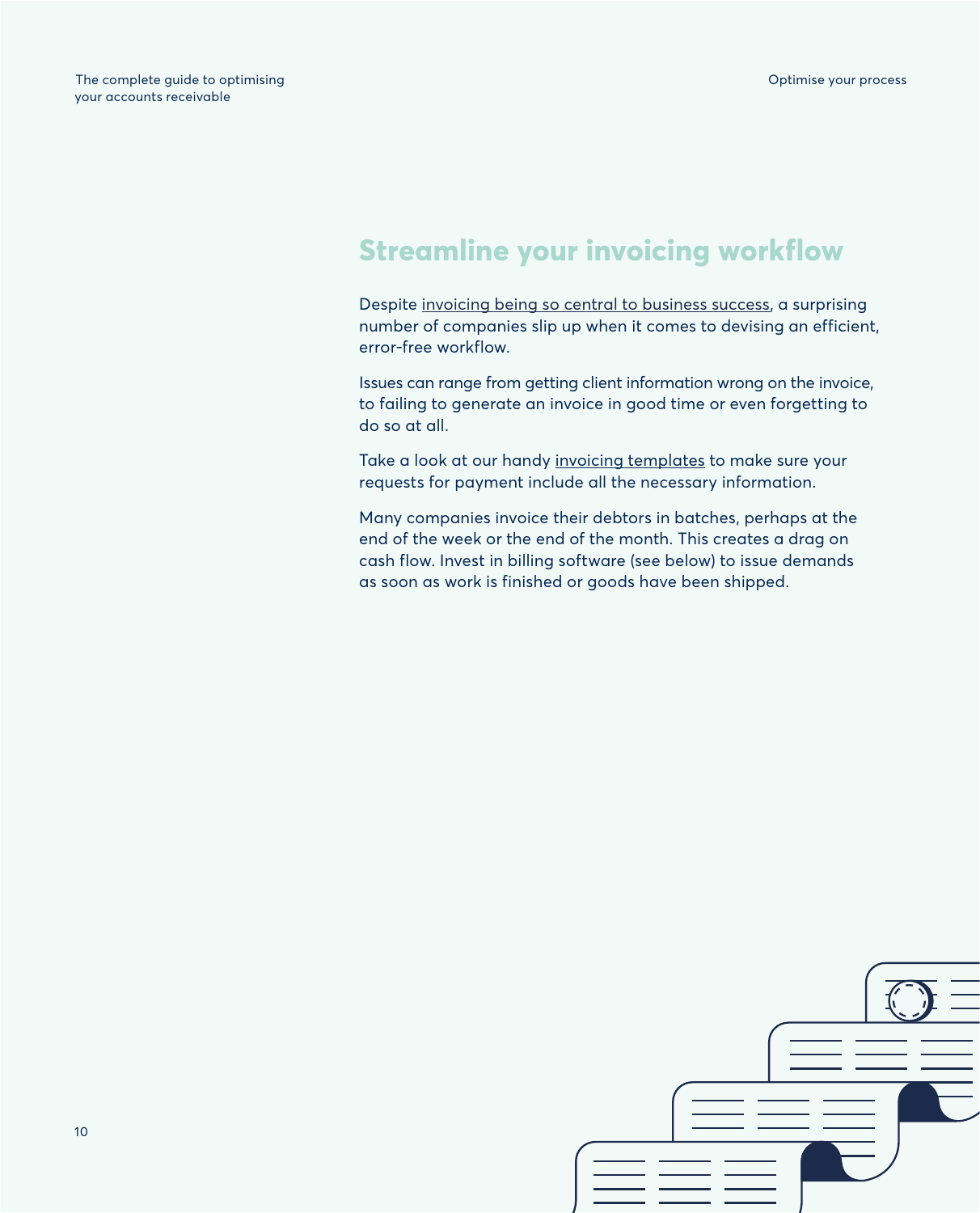### **Automate where you can**

Automation is the key to resolving these issues while saving you vast amounts of time and money. It removes the risk of human error while also freeing up your team to focus on other activities.

Electronic billing systems, such as [Xero](https://www.xero.com/uk/), [QuickBooks](https://quickbooks.intuit.com/uk/) or [SAP](https://www.sap.com/uk/index.html), create a seamless end-to-end process with convenient features, such as the ability to track invoices, or allowing your clients to download your invoices directly into their own accounting system.

Most automated billing systems further break down the barriers to paying by allowing customers to click straight through via the invoice to settle their bill straightaway. This pay-now facility is proving increasingly popular as it boosts cash flow for the vendor and reduces accounts processing time for the busy customer.

Used alongside a cloud-based payments provider such as [GoCardless](https://gocardless.com/), they can provide a fully-automated workflow complete with realtime notifications if anything goes wrong, such as a failed or cancelled payment.

### **Case Study**

**The benefits of automation are well illustrated by Propel by Deloitte accounting and advisory service, which recently [automated its accounts receivable process using GoCardless.](https://gocardless.com/stories/propel-by-deloitte/)**

**The move allowed the firm to reduce its debtor list while also reclaiming at least two days each month that would otherwise have been spent on admin.** 

**Gemma Taylor, Propel's Technology Lead, says: "We had to spend time running and analysing reports to see if a client had paid us, as well as chasing those who hadn't. We realised that we needed to automate this process.**

**"Since moving to GoCardless, our debtor list has definitely decreased. If a payment fails or a mandate is cancelled, GoCardless automatically notifies us so we can follow up. Overall, it's really useful and a great addition to the apps we use to manage our clients."**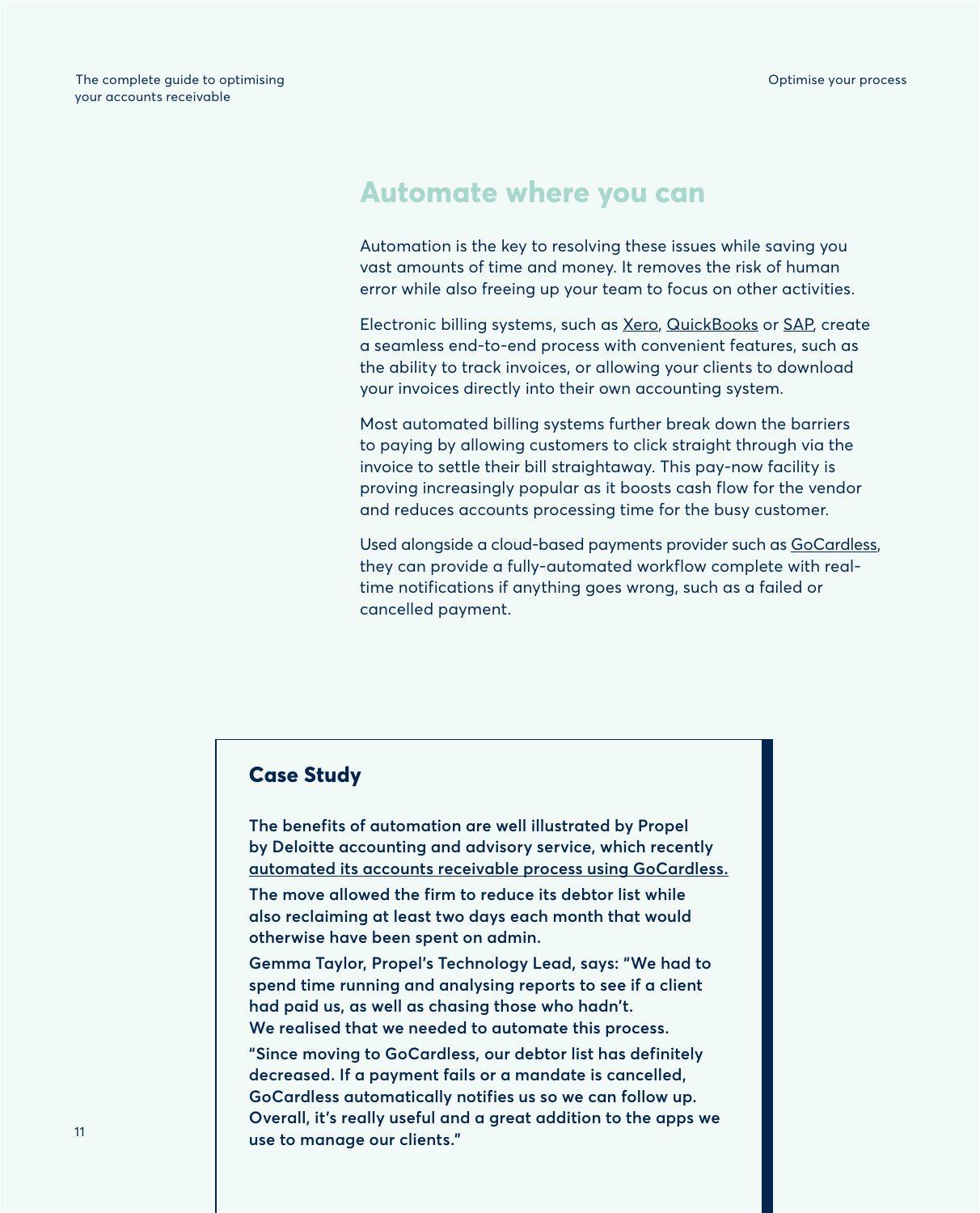### **Improve payment options**

Another key part of optimising the accounts receivable process is to make payment as easy as possible for your clients. One way to do this is by offering clients a wider and better range of payment options.

Different payment methods come with their own pros and cons.

### **Cash and cheque**

Traditional payment options like cash and cheques are still used, but they are slow, inflexible and inconvenient, especially for large firms handling substantial invoices.

### **Credit & debit cards**

Cards are popular and convenient, but they risk churn when they are either rejected, expire, or get lost/ stolen, with 5-15% of all card payments failing for one of these reasons.

They also attract high fees for your company.

#### **Bank transfers**

Collecting money by bank transfer is common too, allowing quick turnaround times, low fees and low failure rates, but the downside is their lack of flexibility and conTrol from the business collecting payment, plus the inability to receive notifications if a payment fails.

### **Direct Debit**

To maximise flexibility and streamline your accounts receivable workflow, consider including Direct Debit among your available payment methods. →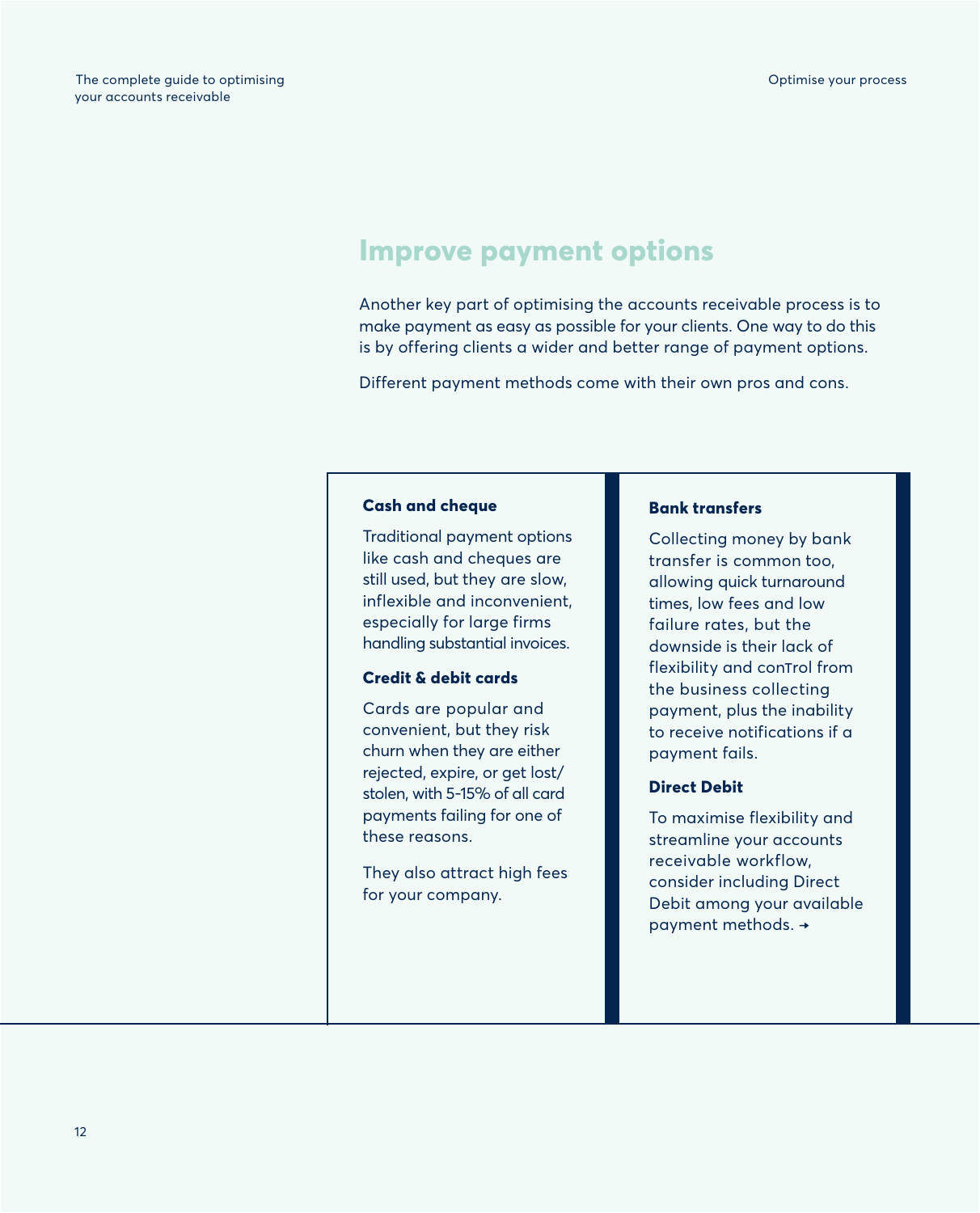With Direct Debit, companies can automate payments, taking money from clients' bank accounts whenever payments are due.

Payment frequency and amount can also be changed as required without having to seek client permission each time, thanks to the initial set up of a Direct Debit mandate.

Direct Debit is inexpensive and failure rates are very low (GoCardless [clients typically enjoy failure rates at 0-2%, for example\)](https://gocardless.com/features/invoicing/). It's a very flexible way to take payments, with minimal hassle involved, both for your finance team and for your clients.

Switching to Direct Debit can transform your cash flow management, cutting down uncertainty and risk by allowing you to predict when money will come in.

**"Direct Debit is inexpensive and failure rates are very low"**

### **Case Study**

**Unified communications company VIA was struggling with the heavy admin from payments made by bank transfer until [it made the leap to Direct Debit.](https://gocardless.com/stories/via/) Now, 65% of VIA clients pay their invoices this way. What's more, VIA has now cut its debtor days by half.** 

**"From a cash flow perspective it works perfectly," says Iain Worthington, Finance Director at VIA. "Instead of getting a dribble of funds, we get a significant proportion in one go. "Running any business is all about managing cash flow. GoCardless helps significantly, we can predict early on what we're getting in and manage outgoings accordingly."**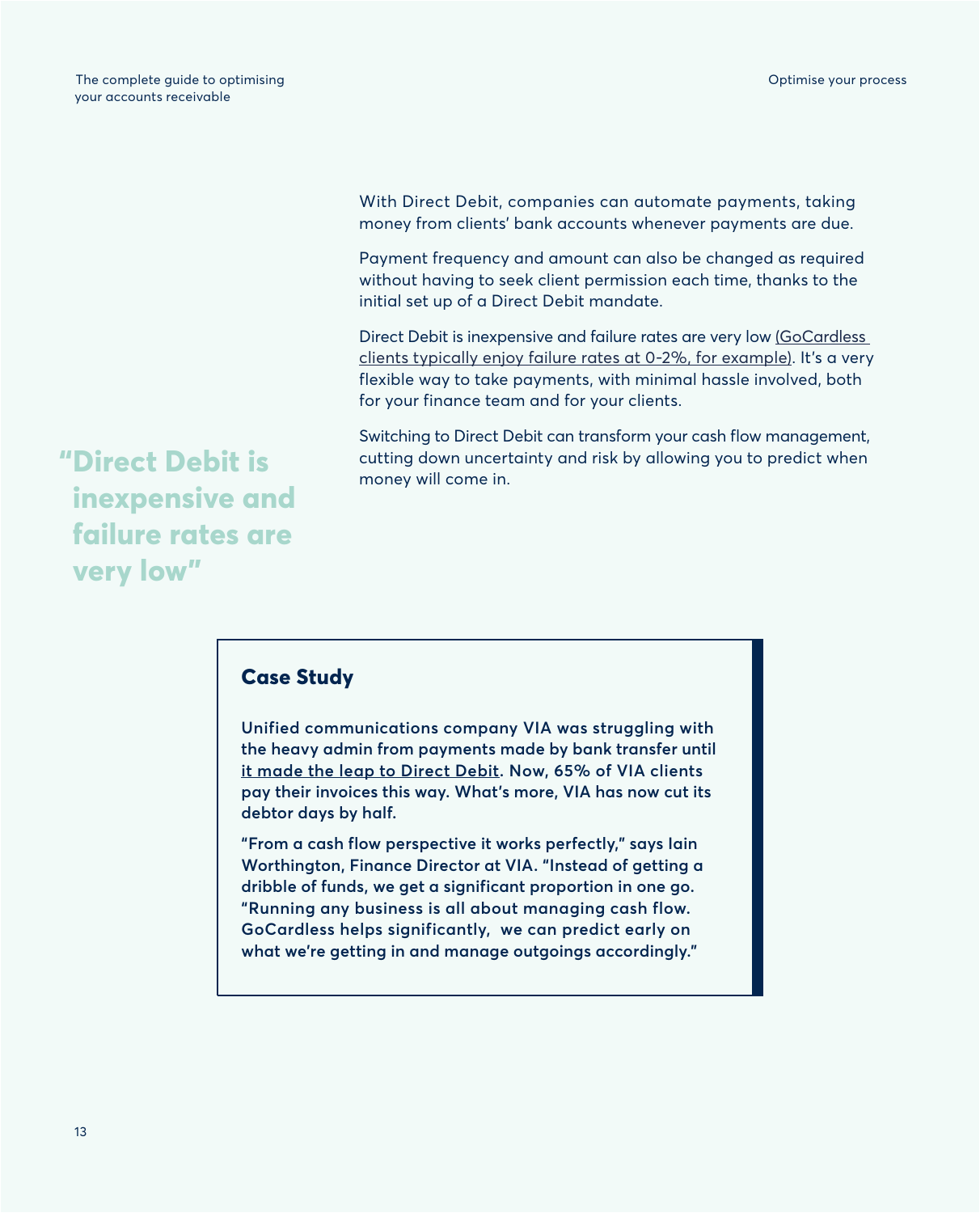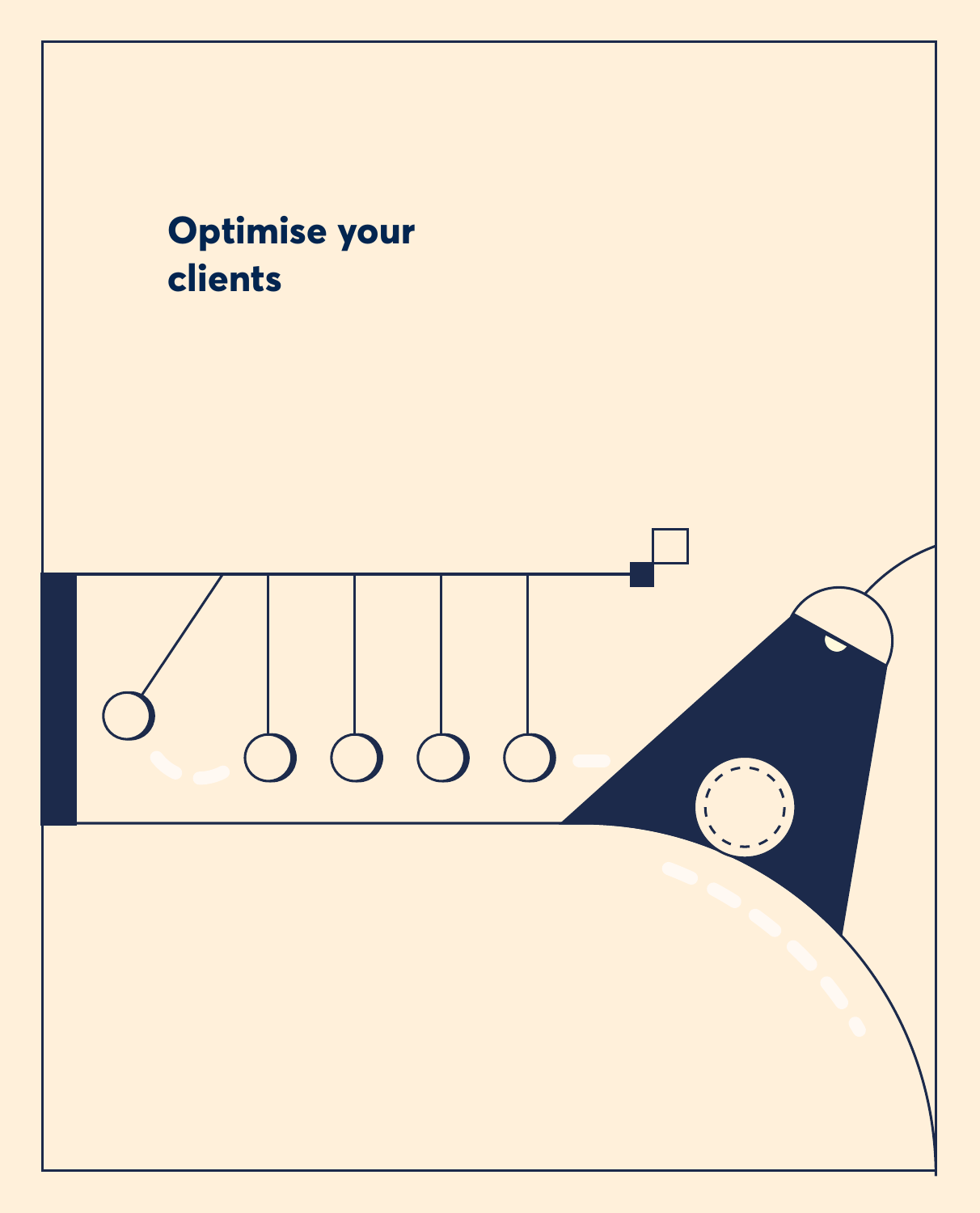You've worked hard to make your accounts receivable process as efficient as possible, but the final piece of the puzzle is your clients. Taking extra steps to minimise late payments will complement your optimised internal processes while also further reducing cash flow risks. In this final section, we'll explore some ways to optimise your clients.

# **Send timely reminders**

Much of the time, late-paying clients simply need a reminder. Your billing system can be set up to issue these by email at any desired length of time after the invoice date, or a few days before.

If reminders solve the problem then no further action is needed, and you've saved your team time and stress.

The tone of your reminders should become more urgent each time you are forced to send one to a single client.

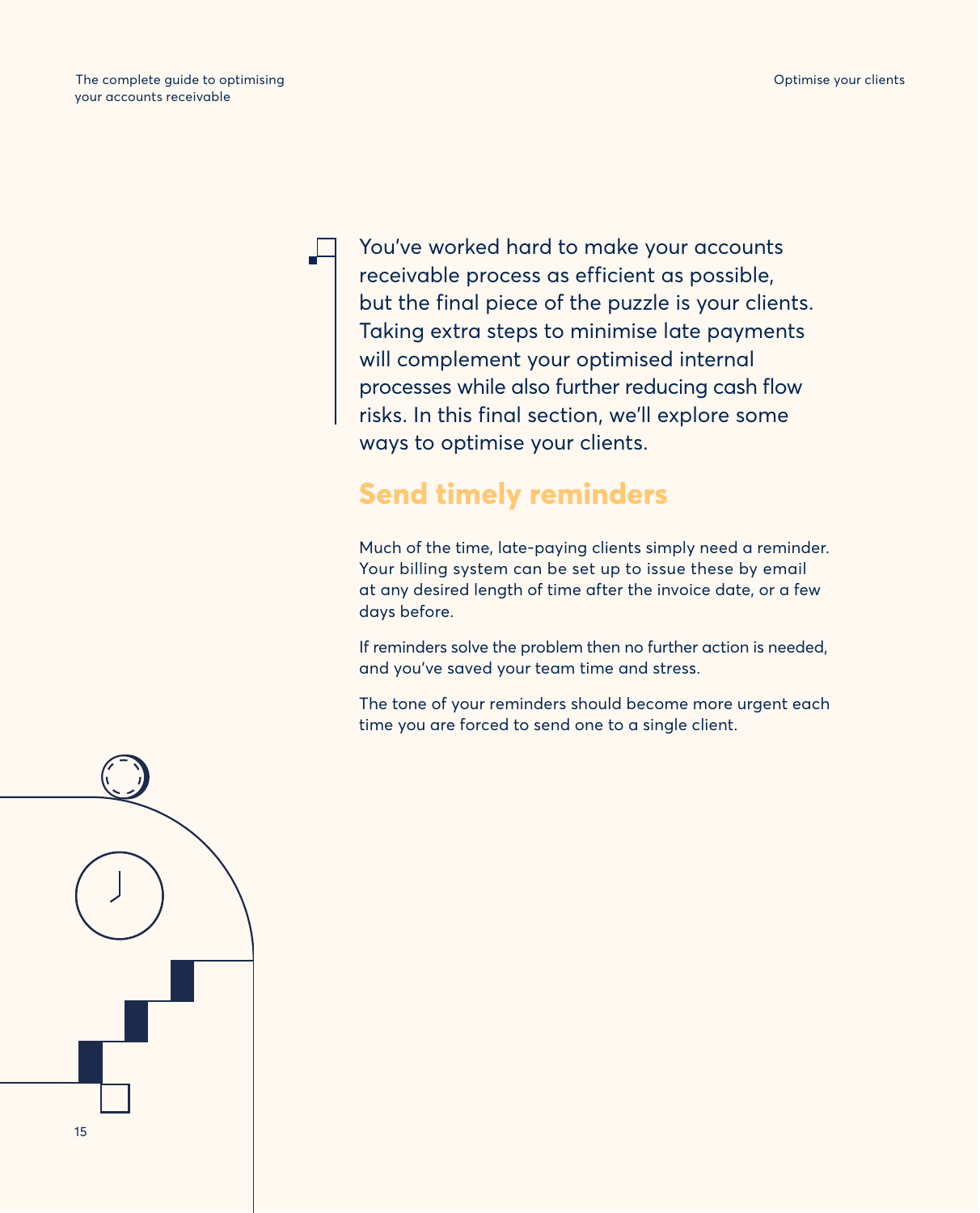**"If your firm collects recurring payments from clients, you could minimise the risk of late payment"**

# **Pick up the phone**

Even in this age of automation, the human touch is still best for resolving tricky situations – such as clients who habitually pay late even after reminders. These clients may have genuine reasons for not settling their accounts on time. Picking up the phone early on gives you the option of working with the client to solve the issue, perhaps simply by changing the payment date or allowing them to pay in instalments.

It's not always easy to address late payment issues directly with clients, but, with some proper training, your finance team can soon become well-versed in addressing these issues firmly yet with sensitivity. What's more, if your firm collects recurring payments from clients, you could minimise the risk of late payments almost completely by encouraging them to pay by Direct Debit.

### **Charge interest to late payers**

Many clients will respond positively when you reach out to them by phone. But despite the best efforts of your team, there will always be a few clients who continue to pay late, often without good explanation.

When this is the case, consider charging them interest on the outstanding invoice. Even if you later forgive it as a sign of goodwill, charging interest lets the client know that your firm is serious about collecting what it's owed.

You should make the interest charges clear in your internal policy, and also in the terms of the invoice itself. Doing so may help to address the late payment problem for future invoices.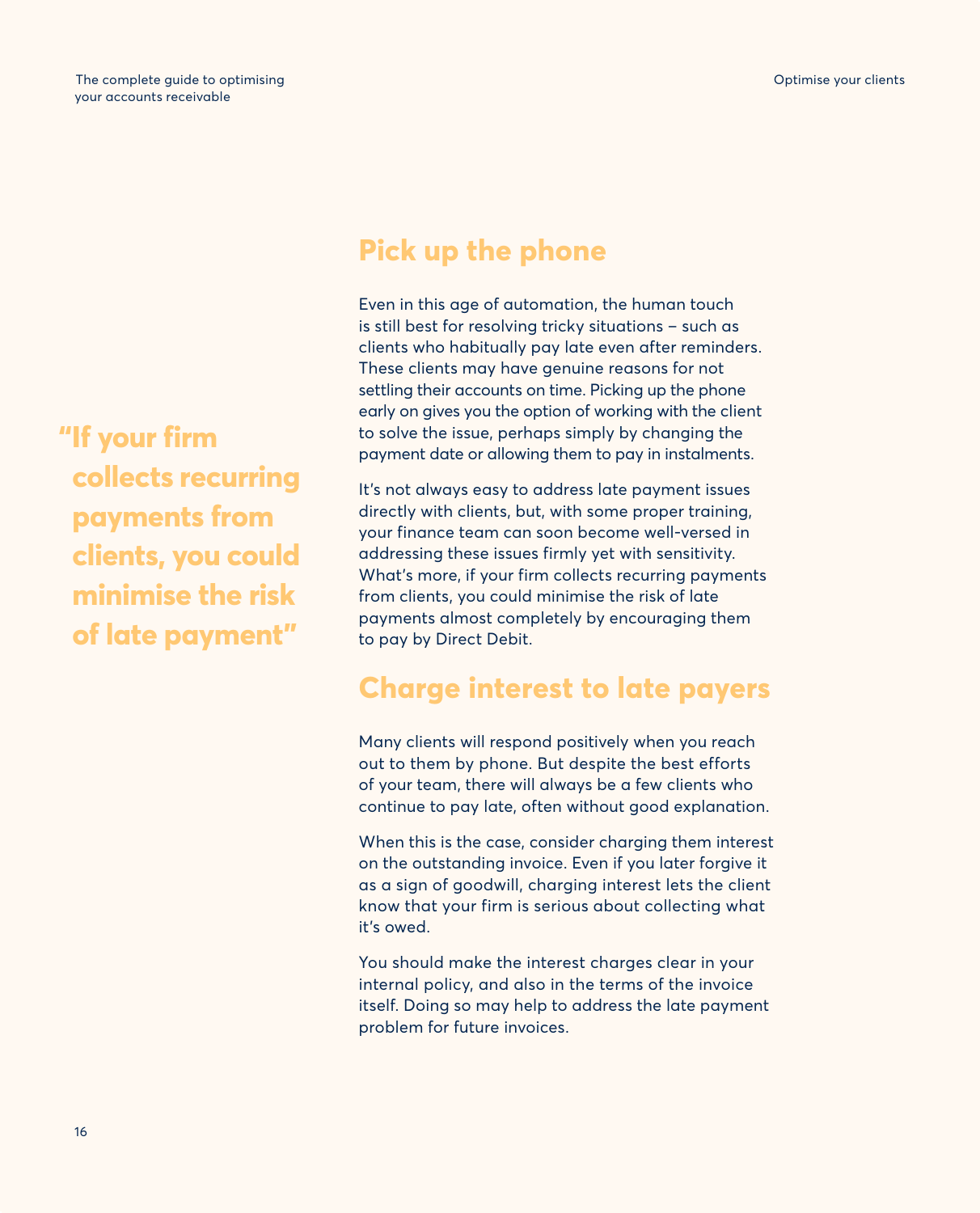## **Offer discounts to early payers**

To encourage clients to pay early, you could consider offering discounts for early settlement.

For example, this could be a 2/10 net 30 arrangement, in which clients receive a 2% discount on an invoice paid in ten days, with the full amount due within 30 days if this early deadline isn't met.

Some firms go even further and offer a 5% or 10% discount for a ten-day settlement period.

### **Cut off credit as a last resort**

If none of the above methods work, then another option is to cut off the client's credit all together.

After all, by allowing generous payment terms on your invoices, you're effectively offering clients free financing – at your firm's risk.

To maintain relationships with your clients, be sure to clearly communicate that you're stopping credit as a last resort and that it can be rectified when you receive payment.